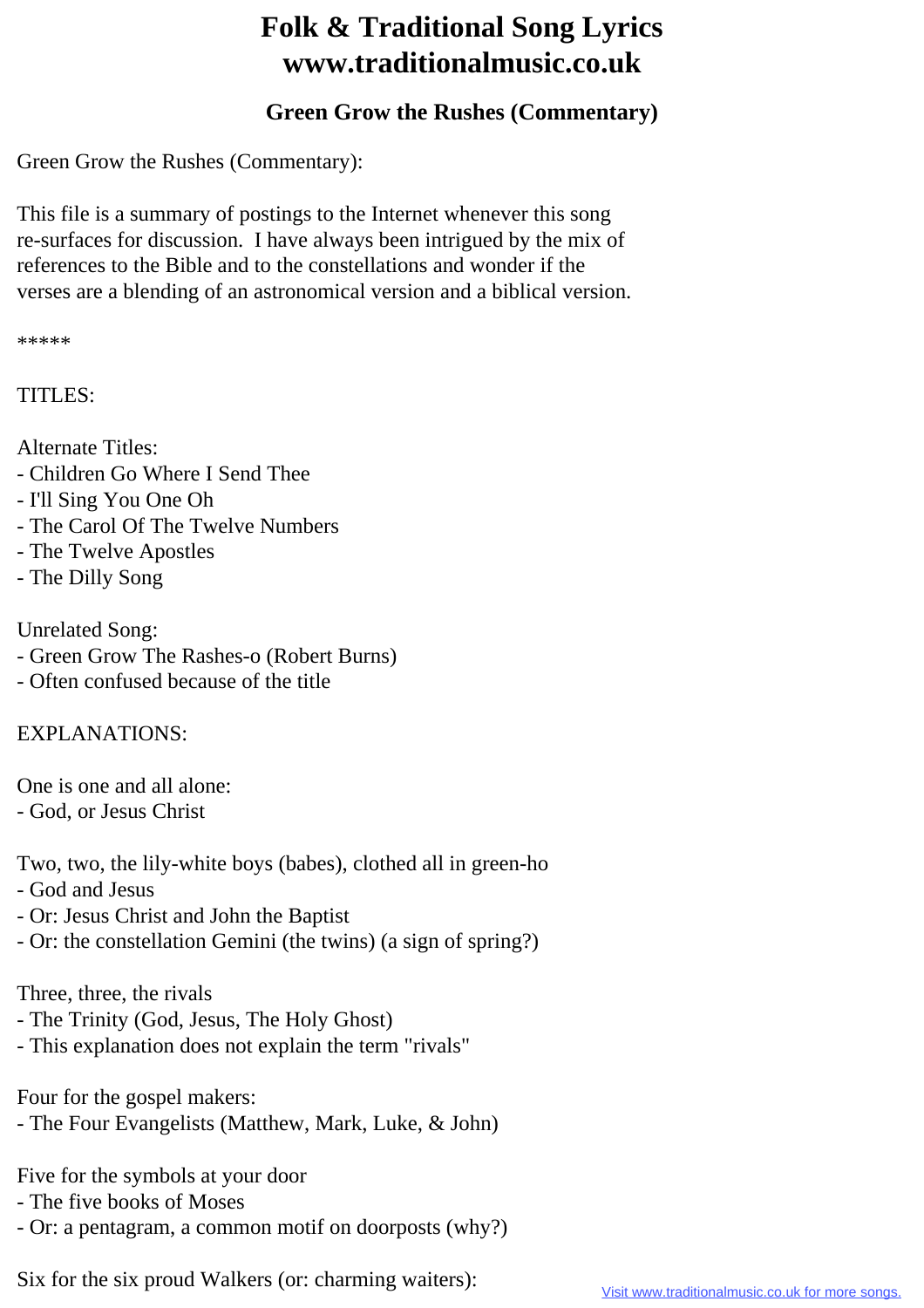- "Walkers" may be a corruption of "waters"
- The six water-pots used in the miracle of Cana
- Where Jesus changed water into wine at a wedding

Seven for the seven stars in the sky:

- The seven stars in the constellation Ursa Major (The Big Dipper)
- Or: the seven visible stars in the constellation Pleiades
- From: cyronwode@aol.com (catherine yronwode), 16 Feb 1996

Eight for the April rainers:

- The constellation Hyades (eight stars)
- Also called "The Rainy Hyades"
- Rise heliacally with the sun in the month of Arpil
- Or: Gabriel and the Archangels

Nine for the nine bright shiners:

- The Muses (does not fit with biblical or astronomical theme)
- Suggests another constellation

Ten for the ten commandments:

- Self-explanatory

Eleven for the eleven who went to heaven: - The eleven apostles minus Judas

Twelve for the twelve apostles:

- Self-explanatory

\*\*\*\*\*

## REFERENCES:

- English Country Songs:
- Editor: Lucy Broadwood
- Leadenhall Press, London, 1893

One Hundred English Folk Songs:

- Editor: Cecil Sharp
- New York: Dover Publications, Inc. 1975
- ISBN: 0-486-23192-5
- From: wald@theory.lcs.mit.edu (David Wald), 18 Dec 1994
- Also mentioned by Holly Tannen (see: Sing Out)

Sing Out Magazine (39-4, page 105):

- From: htannen@mcn.org (Holly Tannen), 4 Jan 1996

It has been collected in the southern mountains, the north atlantic states, Ohio, Michigan, and in Canada. These versions trace back to Cornwall and the west country of England, where it was popular as a Christmas carol and as a harvest song.